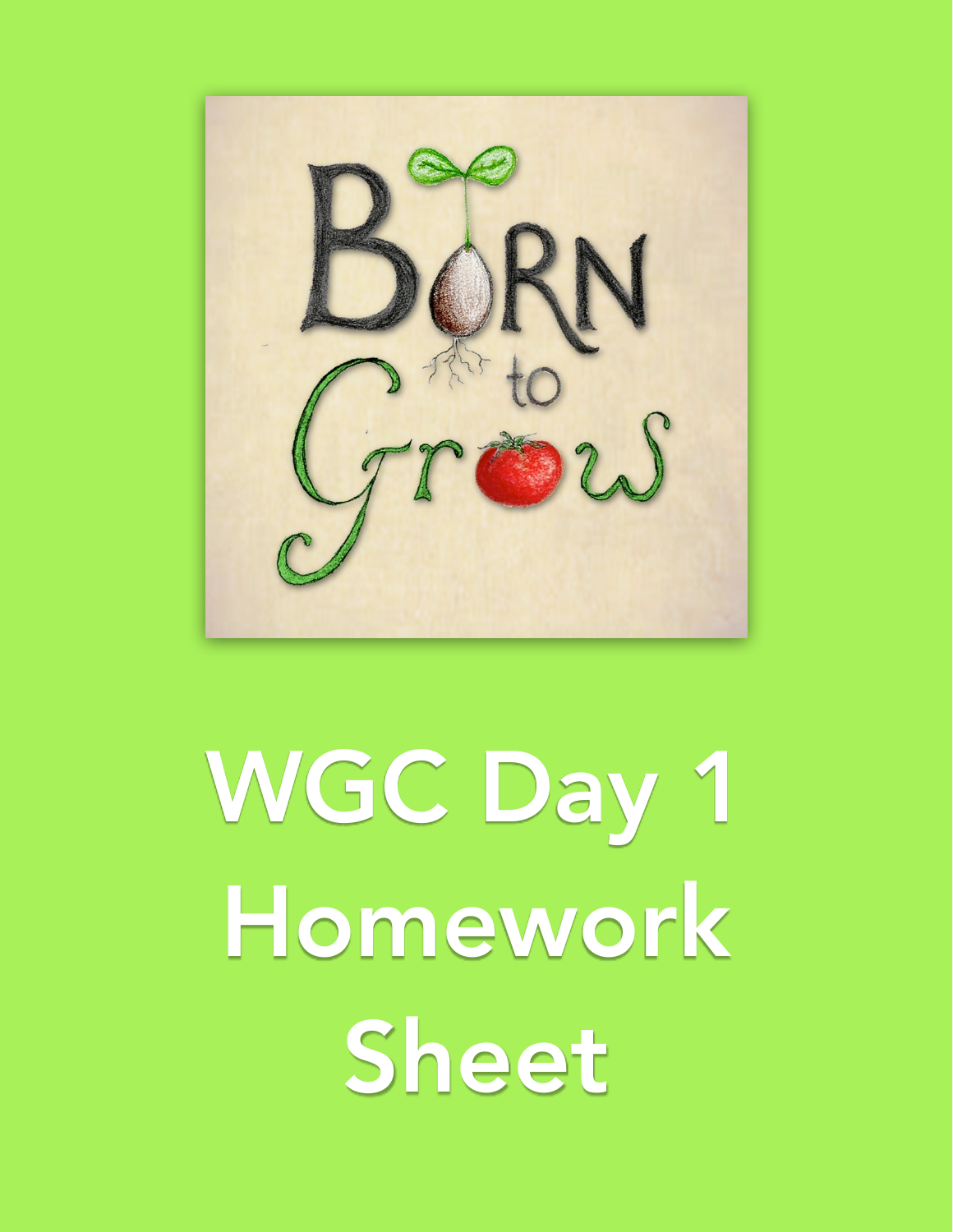## DAY 1 HOMEWORK SHEET

- 1. MAKE a list of what you want to grow this winter using the winter [garden planning worksheet. \(See the next page for a quick list to](https://launch.borntogrow.net/wp-content/uploads/2020/07/winter-garden-planning-worksheet.pdf)  choose from).
- 2. CHOOSE where you are going to grow it (pick your best spot for winter growing).

NOTE: This may be where you always grow your garden - just make sure to take into consideration the tips in the training session when choosing the best location to grow your winter garden.

- 3. CELEBRATE! Go LIVE in the [Facebook Group](https://www.facebook.com/groups/wintergardeningchallenge/) and let everyone know:
	- 1. The top 3 veggies that you are most excited about growing this winter (or top 1 or 2 if you're starting small).
	- 2. Your number one take-away from the class. This could be a personal "aha moment" or your favorite gardening tip or trick that was shared.
	- 3. Celebrate completing the first day of the challenge!